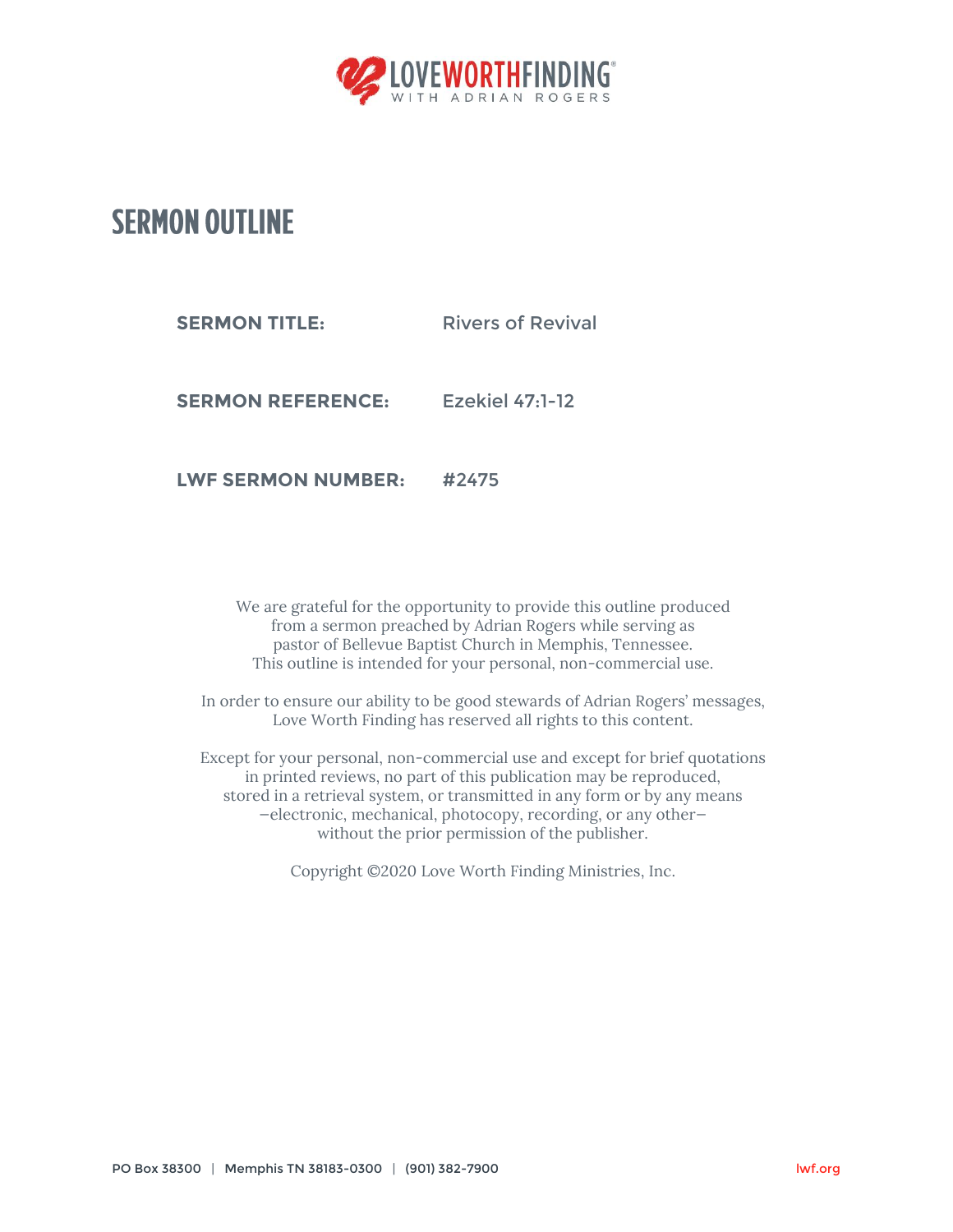- 1) INTRODUCTION
	- a) There are three categories of people in every church:
		- i) Those who make things happen.
			- (1) These are they who pray for God to send a mighty revival and to send it through them.
		- ii) Those who watch things happen.
			- (1) These are Sunday morning spectators.
			- (2) They think they have done God a favor by getting to the church service.
				- (a) But the real "service" is when you walk out the church doors and begin to serve the Lord.
		- iii) Those who don't even know anything is happening.
			- (1) They go to church for appearances or out of habit or because someone invited them.
			- (2) They don't really understand what is going on.
	- b) John 7:37-38
		- i) There was a feast of the Jews called the Feast of Tabernacles. (1) It was the tenth feast in the Jewish year.
		- ii) It was a feast of great joy and exhilaration.
		- iii) On the last day of the feast, the priest would go down to the Pool of Siloam.
			- (1) He would fill a golden flask with water and go back to the temple.
		- iv) He would pour out the water by the altar, and the people would begin to shout and to praise God.
			- (1) The trumpets would sound.
		- v) In the middle of all of this was Jesus Christ.
			- (1) All of the Old Testament symbols were about Jesus.
			- (2) All of the feasts were about Jesus.
			- (3) Jesus Christ, the Water of Life, was standing in their midst, but they didn't recognize Him or know who He was.
		- vi) As they were pouring out sparkling water (symbolizing the Lord Jesus Christ), Jesus invited any who were thirsty to come to Him and to drink.
			- (1) Jesus knew that these people, who were so full of religious fervor, would go back to their same old fears, foibles and failures.
				- (a) After the enthusiasm of the moment had died, they would go back to their old way of life.
			- (2) Jesus knew that what they needed was not to come to a service to get their cup filled but to become a river of living water.
				- (a) We are to be a river of revival.
				- (b) Revival power is to be flowing though us.
	- c) Ezekiel 47:1-5
		- i) This Scripture illustrates the passage in John 7.
		- ii) This applies to us personally.
		- iii) The illustration here is the Old Testament temple of God.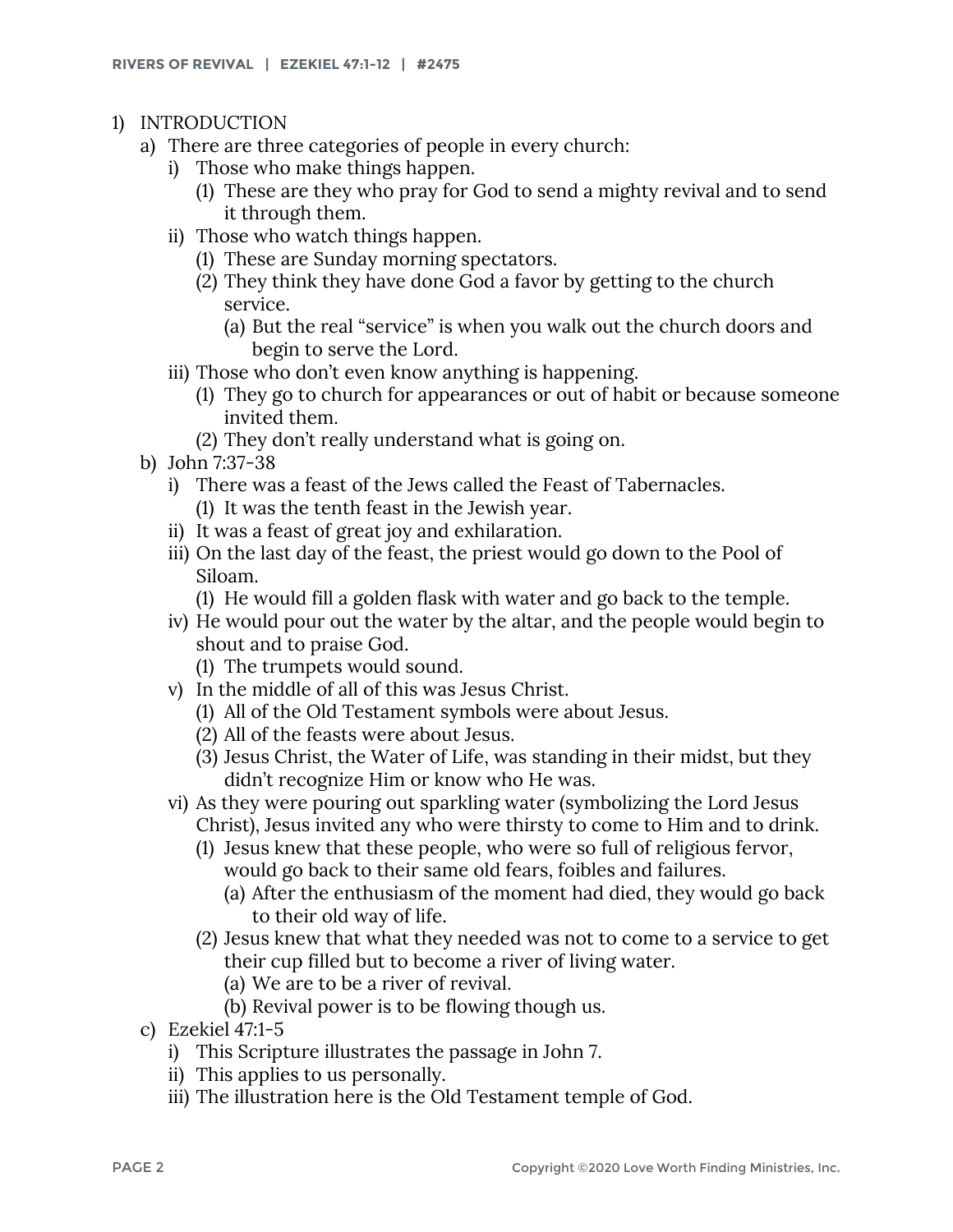- (1) The author is using supernatural symbolism to describe something that is happening from the temple.
- (2) He is not talking about the literal temple here, but there is a greater spiritual lesson.
- iv) As Christians, we are the temple of God.
	- (1) The Old Testament temple was an illustration of the Christian.
	- (2) In the Old Testament, God had a temple for His people.
	- (3) In the New Testament, God has a people for His temple. (a) 1 Corinthians 6:19
- d) There is a river of revival that should be flowing through us.
- 2) THE MYSTERIOUS SOURCE OF THIS RIVER (EZEKIEL 47:1)
	- a) This river comes from under the threshold.
		- i) Ezekiel 47:1
		- ii) The idea here is that it's about as low as you can get.
	- b) This river has a humble source.
		- i) Revival never begins without God's people humbling themselves, on their faces before Him.
			- (1) Have you really, truly been broken and humbled before God?
			- (2) We often strut into the presence of God; heady, high-minded, unbent and unbroken.
		- ii) James 4:10
	- c) It comes from a holy source.
		- i) It flows past the altar.
			- (1) Ezekiel 47:1
		- ii) The altar was the place where the blood was shed.
		- iii) The blood that was shed in the Old Testament speaks of the blood of Jesus Christ.
			- (1) 1 John 1:9
		- iv) If we want to be a river of blessing, then we must be humble and holy.
			- (1) The only way to be holy is to let the water of our lives flow past the altar for cleansing.
	- d) The river is a heated flow.
		- i) Ezekiel 47:1
			- (1) The waters flowed toward the East.
				- (a) The sun rises in the East.
			- (2) The waters flowed from the south side of the altar.
				- (a) That is the sunny side of the altar.
		- ii) People should feel the warmth of Jesus in our churches.
		- iii) We should be full of enthusiasm and love for the Lord Jesus.
			- (1) Our hearts should be hot toward the Lord Jesus.
- 3) THE MARKED COURSE OF THE RIVER (EZEKIEL 47:2-5)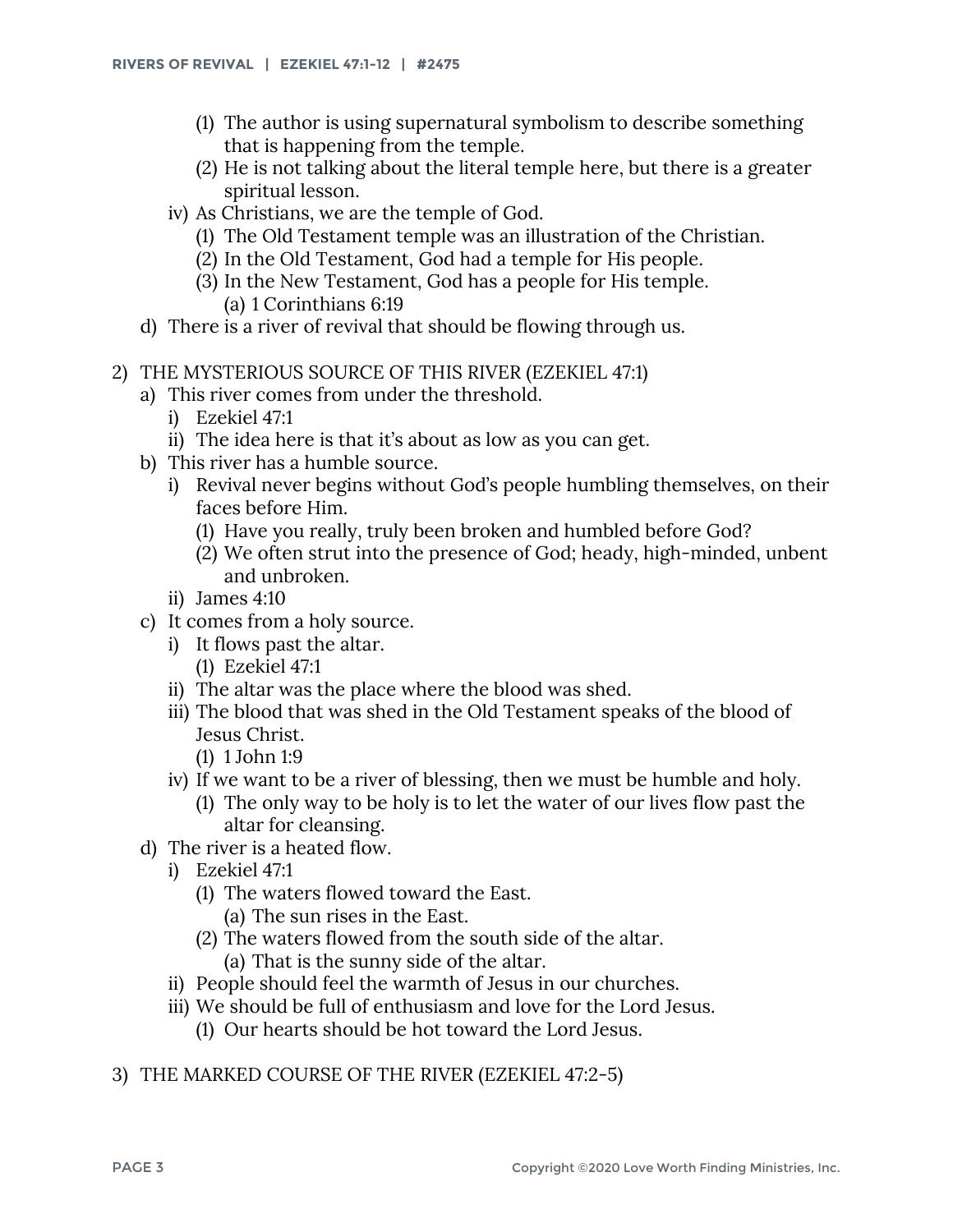- a) This humble, holy and heated flow becomes an ever-deepening and everenlarging river.
	- i) It is a supernatural river because there are no tributaries.
	- ii) It grows in width and in depth.
- b) Ezekiel 47:3-5
	- i) There's a man with a measuring line, measuring the depth of the river.
	- ii) The man wades in the river, which is ankle deep. (1) This speaks of walking in the Spirit.
	- iii) The river becomes knee-deep. (1) This speaks of praying in the Spirit.
	- iv) The river deepens to waist deep.
		- (1) This signifies strength in the Spirit.
		- (2) The loins are spoken of in the Bible as the center of our strength.
	- v) The waters become so deep and forceful that he couldn't pass through.
		- (1) These are waters in which he would be swept up.
		- (2) This is genuine, Holy Spirit control of our lives where the water of revival is flowing out of us and getting wider and deeper.
- c) You cannot stop a river.
	- i) The only place where you could stop a river would be at its source.
		- (1) The only thing that can stop the river of revival in your life is you. (a) John 7:38
- d) Where do the waters flow?
	- i) They flow to the depressed places.
		- (1) Ezekiel 47:8
			- (a) The waters flow down from the mountain into the depressed places.
		- (2) We live in a land of depressed people.
			- (a) They may be sick.
			- (b) They may be out of work.
			- (c) They have wayward children.
			- (d) They are confused, perplexed, unsatisfied and fearful.
				- (i) There needs to be a supernatural river flowing out of us and into these depressed places so that we can be a river of revival to these hurting people.
	- ii) They flow into the desert places.
		- (1) Ezekiel 47:8
			- (a) The desert mentioned here is the Judean desert.
				- (i) Nothing much grows in this desert.
				- (ii) There is no real fruitfulness there.
		- (2) Many people are living desert lives, parched lives.
			- (a) They do not know the joy we as Christians know.
			- (b) They do not know joy unspeakable and full of glory.
			- (c) They do not have the answers to life that we have.
	- iii) They flow down into the deadly places.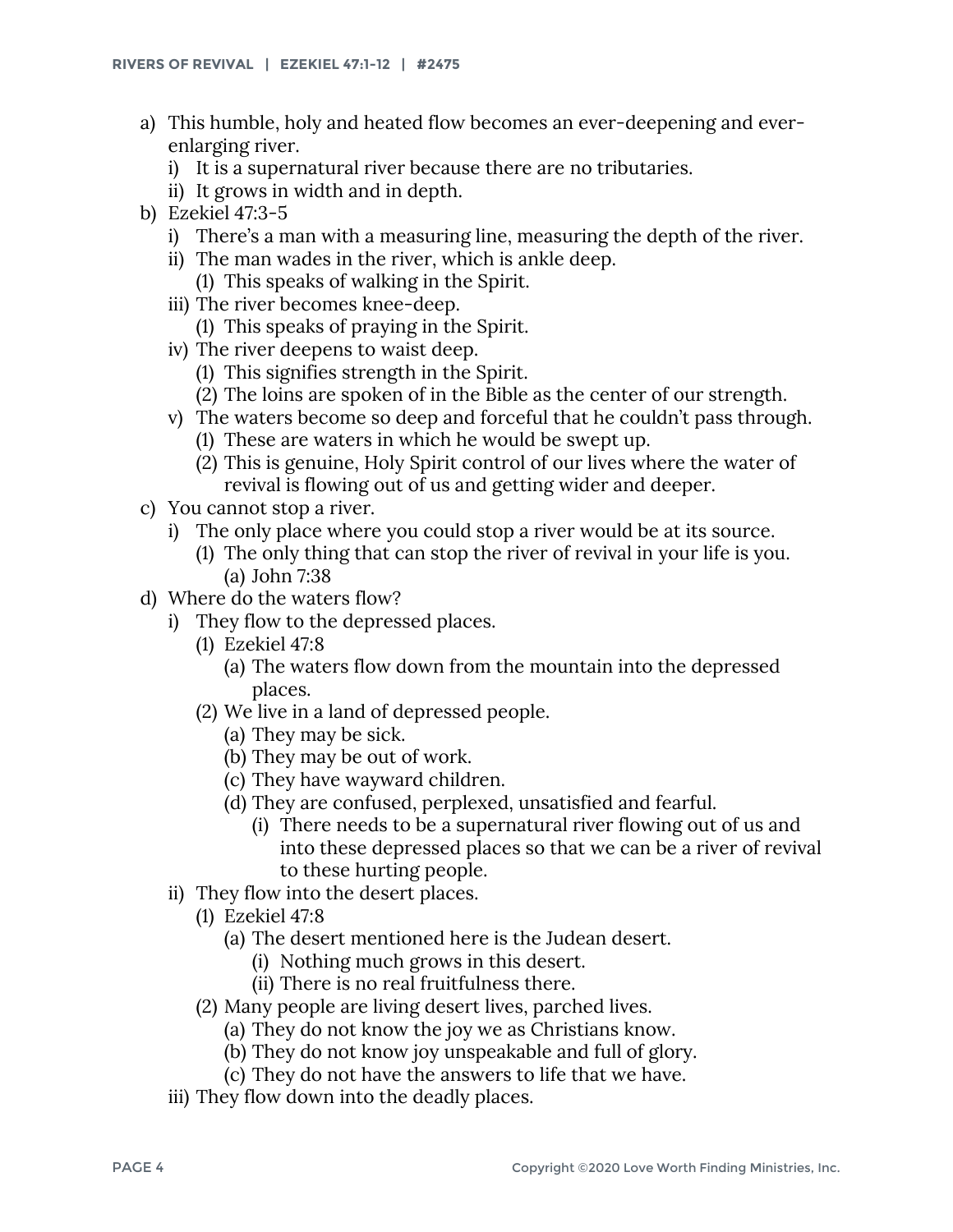- (1) Ezekiel 47:8
	- (a) The sea spoken of here is the Dead Sea.
		- (i) No organic life can live in this sea.
		- (ii) The Dead Sea is saltier than any ocean.
		- (iii)There is so much salt in the Dead Sea that you can sit in it and not sink.
		- (iv)But the Dead Sea is also a deadly place.
			- 1. It has no fish because it is a deadly place.
- (2) There are people around us who are dying and going to Hell.
	- (a) There is a place of death, and it can even be next door.
	- (b) Romans 6:23
	- (c) Ezekiel 18:20
	- (d) 1 Timothy 5:6
	- (e) We have to show them the way to life in Christ.
- (3) A river of life has to flow out of us.
	- (a) Will you touch their lives?

## 4) THE MIGHTY FORCE OF THE RIVER (EZEKIEL 47:7)

- a) Where the waters flow, the trees will grow.
	- i) Ezekiel 47:7
		- (1) The Jericho road going down to the Dead Sea is dry and barren, yet these trees on the bank of the river were green and succulent.
		- (2) These trees represented here are not literal trees.
			- (a) Psalm 1:3
			- (b) These are healthy Christians who are finding strength and life.
	- ii) A healthy saint is like a tree.
- b) Where the waters flow, the fish will go.
	- i) Ezekiel 47:8-9
	- ii) This river cascades down into the depressed places, the desert places and the deadly places.
		- (1) The water comes to the Dead Sea, and a transformation takes place.
		- (2) This sea where no fish could live now begins to swarm with fish.
			- (a) We are to be fishers of men.
				- (i) Matthew 4:19
	- iii) We catch so few fish because we fish in a stagnant pond.
		- (1) Revival is not evangelism.
			- (a) Evangelism is the fruit of revival.
	- iv) When we get on fire for the Lord Jesus, it will be noised abroad.
		- (1) Acts 2:6
			- (a) On the Day of Pentecost, there were only about 120 disciples.
			- (b) Historians estimate there were approximately one million people in Jerusalem for the Feast of the Passover.
			- (c) How do 120 people impact one million?
				- (i) The unsaved will come when they see the reality of Jesus Christ.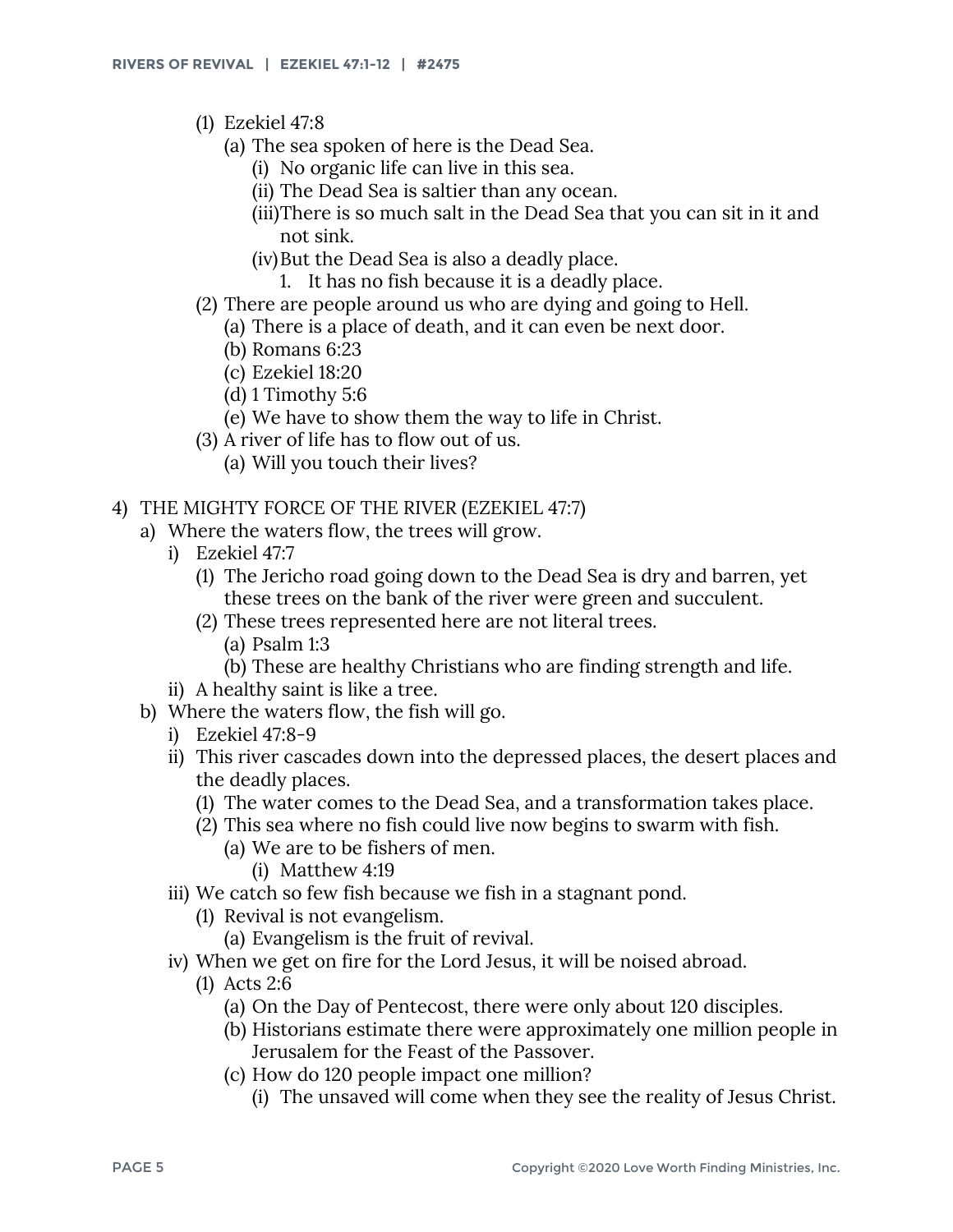- (2) The world is not looking for a new definition of the Gospel; they're looking for a new demonstration of the Gospel.
- v) Souls will come by the multitudes.
	- (1) The sea will swarm with fish, and our nets will be full when we let the Spirit of God flow out through us.
	- (2) Your life will be a testimony.
- c) Where the river flows, the fruit will show.
	- i) Ezekiel 47:12
	- ii) Psalm 1:3
		- (1) There is fruit.
	- iii) People should see the fruit of the Spirit in us.
	- iv) The test of our ministry is this:
		- (1) Are we helping others become more like Jesus?
		- (2) Colossians 1:28
	- v) The fruit spoken of here in Ezekiel is the fruit of the Spirit.
		- (1) Galatians 5:22-23
			- (a) This is a description of the character of Christ.
	- vi) When a river of revival flows out of our innermost being, then those around us will be discipled, and they will become fruitful.
- d) Where the waters flow, the health will glow.
	- i) Ezekiel 47:12
	- ii) Many churches today (the body of Christ) are sick, weak and anemic.
		- (1) What would happen if every church member became a river of revival?
		- (2) What would happen if we became real in our service to the Lord?
	- iii) We are to have a healing force on this world and our cities.
	- iv) Everywhere we go, there is to be spiritual health because the river is flowing out of us and touching lives.
- 5) CONCLUSION
	- a) Are you thirsty today?
		- i) John 7:37
			- (1) It begins with a thirst.
	- b) We have all of God that we want.
		- i) Matthew 5:6
		- ii) A shallow thirst, a shallow satisfaction.
		- iii) A deep thirst, a deep satisfaction.
	- c) Do you have a genuine thirst for Jesus?
		- i) It's not a one-time thing; it's a constant thing.
			- (1) You drink and keep on drinking.
	- d) Matthew 10:32-33
		- i) The faith that will not lead to confession will not lead to Heaven.
	- e) Do you know Jesus personally? If not, you can pray to Him today by asking Him to come into your life.